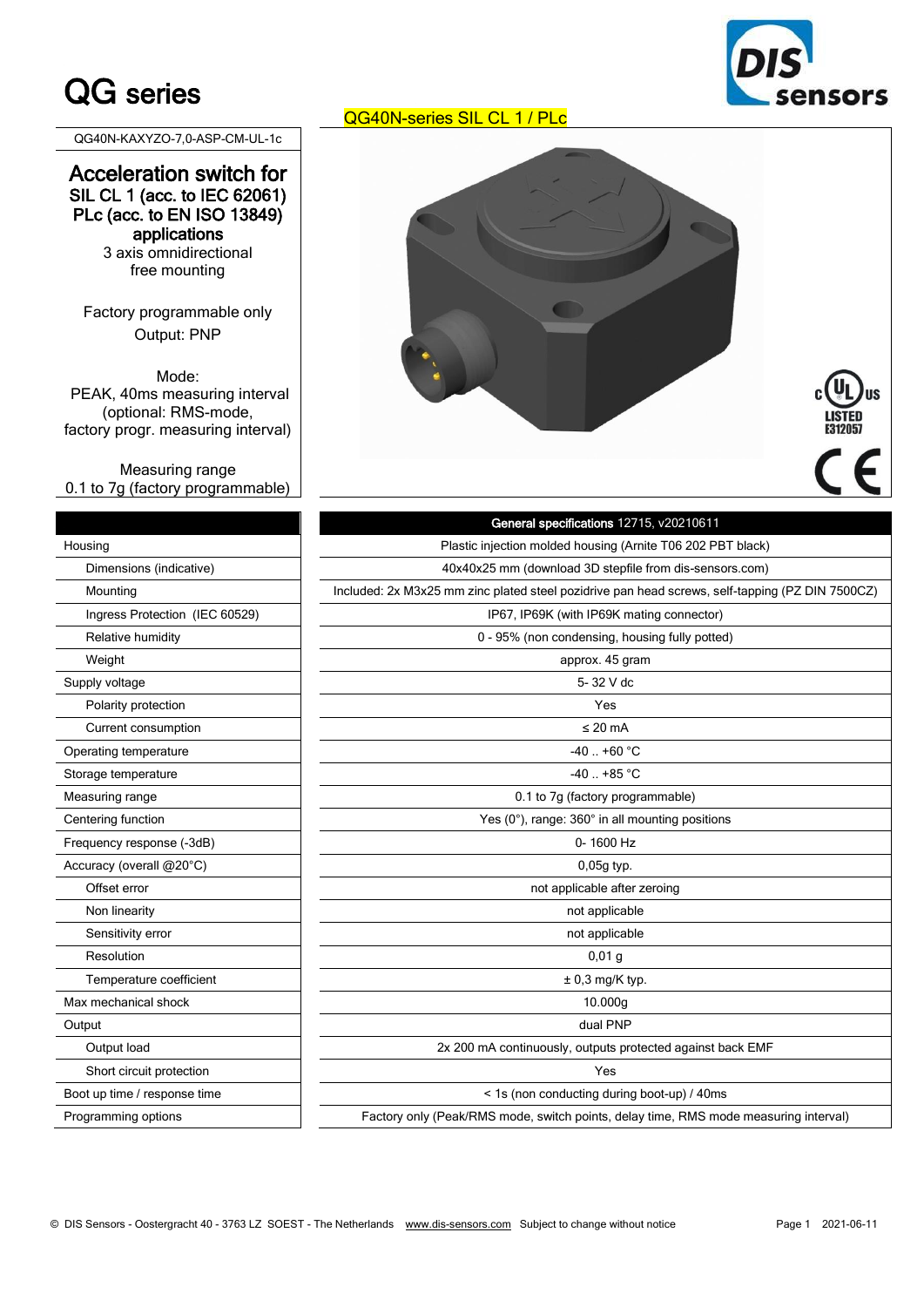# QG series



#### QG40N-KAXYZO-7,0-ASP-CM-UL-1c





1g offset is subtracted to remove earth gravity influence

Free mounting

Omnidirectional: X+Y+Z vector



#### Connectivity (cable length ±10%)

| Connection        |                                                      | M12 5p male connector (Glass fibre reinforced grade, contacts CuZn pre-nickeled galv. Au) |        |  |
|-------------------|------------------------------------------------------|-------------------------------------------------------------------------------------------|--------|--|
| Wire / pin coding | Pin 1:<br>Pin 2:<br>Pin 3:<br>Pin 4:<br>Pin 5:       | + Supply Voltage<br>output 2<br>Gnd<br>output 1<br>zeroing                                | 3 Male |  |
|                   | If connected with M12 F                              | (accessory sold by DIS):                                                                  |        |  |
|                   | Brown:<br>White:<br>Blue:<br>Black:<br>Green/yellow: | + Supply Voltage<br>output 2<br>Gnd<br>output 1<br>zeroing                                |        |  |

l